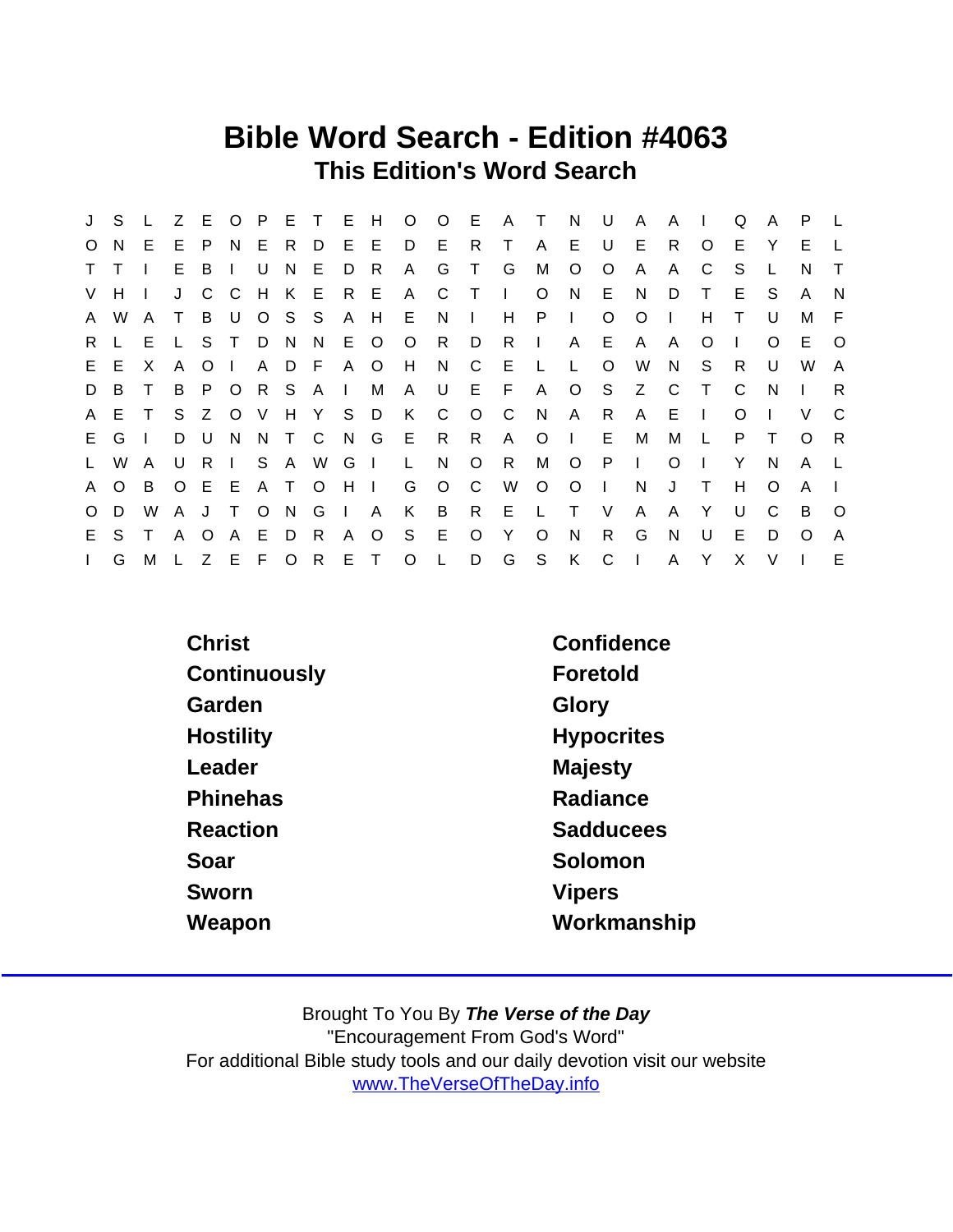## Bible Word Search - Edition #4063 Word Search Answer Guide

| $\mathbf{I}$ | S            | $\Box$       |              | z e o        |              |              | peteh         |              |       |           |                | o o e        |                | a            | $-t$    | n               | u                       | a            | a            | $\mathbf{i}$ | q            | a            | p            |              |
|--------------|--------------|--------------|--------------|--------------|--------------|--------------|---------------|--------------|-------|-----------|----------------|--------------|----------------|--------------|---------|-----------------|-------------------------|--------------|--------------|--------------|--------------|--------------|--------------|--------------|
| $\mathsf{o}$ | n            | E.           | e            | P            | n,           | e            | $\mathsf{r}$  | $\mathsf{d}$ |       | e e       | d              | e            | $\mathsf{r}$   | t            | a       | e               | u                       | e            | R.           | $\circ$      | e            | Y            | e            | $\perp$      |
| t.           | $^{\dagger}$ | j.           | E.           | $\mathsf{b}$ | $\mathbf{I}$ | <b>u</b>     |               | N E          |       | D R       | $\mathsf{A}$   | G            | $\mathbf{t}$   | g            | m       | $\mathsf{o}$    | $\circ$                 | a            | A            | $\mathbf{C}$ | S            | L            | n            | t            |
| V            | h.           | -i-          | j.           |              | $C$ $C$      |              |               |              |       | H k e R E | $\mathsf{A}$   | $\mathbf{C}$ | $\top$         | $\mathbf{L}$ | $\circ$ | N               | $\mathbf{e}$            | n.           | D            | $\mathsf{t}$ | Е            | <sub>S</sub> | a            | n            |
| a            | W            | a            | $\top$       |              | b U          |              | OSS           |              |       | A H E     |                | N            | $\mathbf{1}$   | H.           | P       | $\mathbf{i}$    | $\circ$                 | $\mathsf{o}$ | $\mathbf{I}$ | H            | T.           | U            | m            | f            |
| R.           | $\mathbf{I}$ | $E \cup$     |              |              | S t          | D            | N N e o       |              |       |           | $\mathsf{o}$   | $\mathsf{r}$ | d              | $\mathsf{r}$ | - i     | a               | $\mathbf{e}$            | a            | A            | O            | $\mathbf{I}$ | O            | e            | $\circ$      |
| E.           | $\mathbf{e}$ | $\mathsf{X}$ | A            | $\mathbf{o}$ | $\Box$       | a            |               | D F A o      |       |           | h              | n            | $\mathbf{C}$   | $\mathbf{e}$ | $\perp$ | $\mathbf{L}$    | $\circ$                 | W            | N            | S.           | R.           | U            | W            | a            |
| D            | b            | t            | b            | P.           | $\circ$      |              | R s A I       |              |       | M         | a u            |              | e              | f            | a       | $\circ$         | S                       | z            | C            | $\top$       | C            | N.           | - i          | $\mathsf{r}$ |
| A            | e            | t            | S            | Z            | $\circ$      |              | v H Y S       |              |       | D         | K              | $\mathbf{C}$ | $\circ$        | C            | N       | a               | R.                      | a            | E.           | $\Box$       | O            |              | $\mathsf{V}$ | C            |
| E.           | q            | $\mathbf{i}$ | d            | $\mathsf{u}$ | N.           |              |               |              |       |           | N T C n G E R  |              | $\mathsf{r}$   | a            | $\circ$ | $\sim$ i $\sim$ | E.                      | m            | m            | $\mathsf{L}$ | P            | $\top$       | $\Omega$     | $\mathsf{r}$ |
| L.           | W            | a            | $\mathsf{u}$ | R.           | $\sim 1$     |              | Sawgi         |              |       |           | $\mathsf{L}$   | N.           | $\overline{O}$ | $\mathbf{r}$ | М       | $\circ$         | P                       | - i -        | $\mathbf{o}$ | -1           | Y            | N            | a            | $\perp$      |
| a            | $\Omega$     | b            | $\circ$      | e E          |              |              | a to          |              | h i   |           | $\mathbf{g}$   | $O$ $C$      |                | <b>W</b>     | $O$ o   |                 | $\sim 1$ .              | $\mathsf{n}$ | İ.           | $\top$       | H            | $\circ$      | a            | -i-          |
| $\mathsf{o}$ | d            | W            | a J          |              | t            | $\mathsf{o}$ | n             |              | g i a |           | $\mathsf{k}$   | $\mathsf{b}$ |                | R E L        |         | t               | V                       | a            | a            | Y            | $\mathsf{u}$ | C            | b            | $\circ$      |
| e.           | S            | t            | $\mathsf{A}$ | $\circ$      | a            | e            | d             | R            | A O   |           | S              | e            | $\circ$        | Y            | $\circ$ | n               | $\mathsf{r}$            | g            | n.           | u            | e            | d            | $\circ$      | a            |
| j.           | g            | M I          |              |              |              |              | z e F O R E T |              |       |           | $\overline{O}$ | $\mathbf{L}$ | D              | $\mathbf{g}$ | S       | $\mathsf{k}$    | $\overline{\mathbf{C}}$ | - il         | a            | y            | $\mathsf{x}$ | $\vee$       | -i           | e            |

Continuously: Vertical Foretold: Horizontal Garden: Horizontal Glory: Diagonal Hostility: Vertical Hypocrites: Vertical Leader: Vertical **Majesty: Diagonal** Phinehas: Horizontal Radiance: Vertical Reaction: Horizontal Sadducees: Diagonal Soar: Horizontal Solomon: Vertical Sworn: Diagonal Vipers: Vertical Weapon: Diagonal Workmanship: Diagonal

Christ: Diagonal Confidence: Diagonal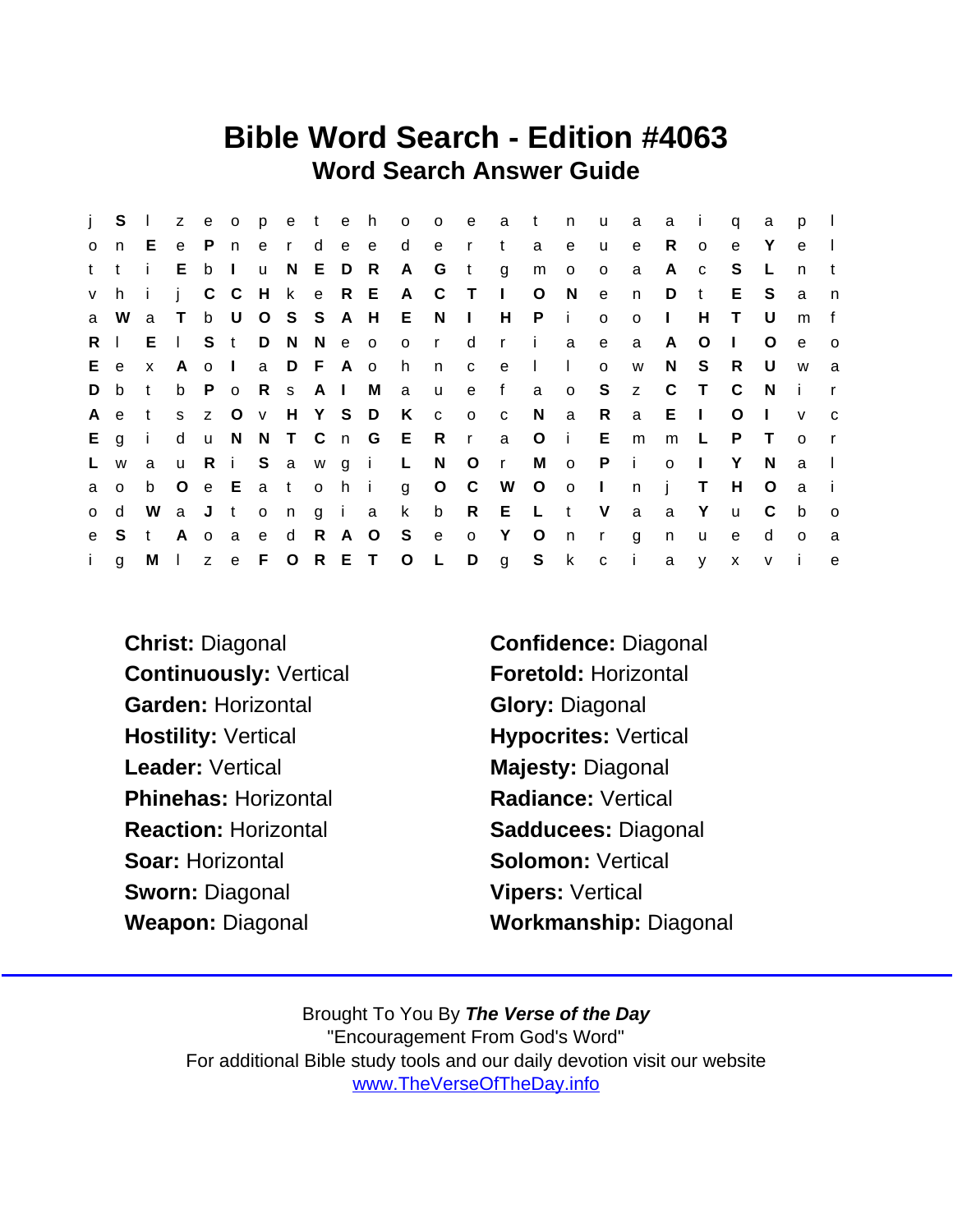# Bible Word Search - Edition #4063 Words Used And Their Definitions

### **Christ**

A reference to Jesus, from a Greek word meaning "Anointed"

**Confidence** Trust; Strong belief

**Continuously** Constantly and repeatedly

Foretold Having predicted

Garden

A place where plants are grown either for food or as decoration

**Glory** 

The splendor of something or someone.

**Hostility** 

The condition of unfriendliness or ill will toward someone or something

**Hypocrites** 

People who say one thing and do the opposite; People who pretend to be what they are not

Leader

A person who directs the affairs of a group or organization

Majesty

Power, authority, or greatness attributed to royalty

**Phinehas** 

Son of Eleazar (High Priest)